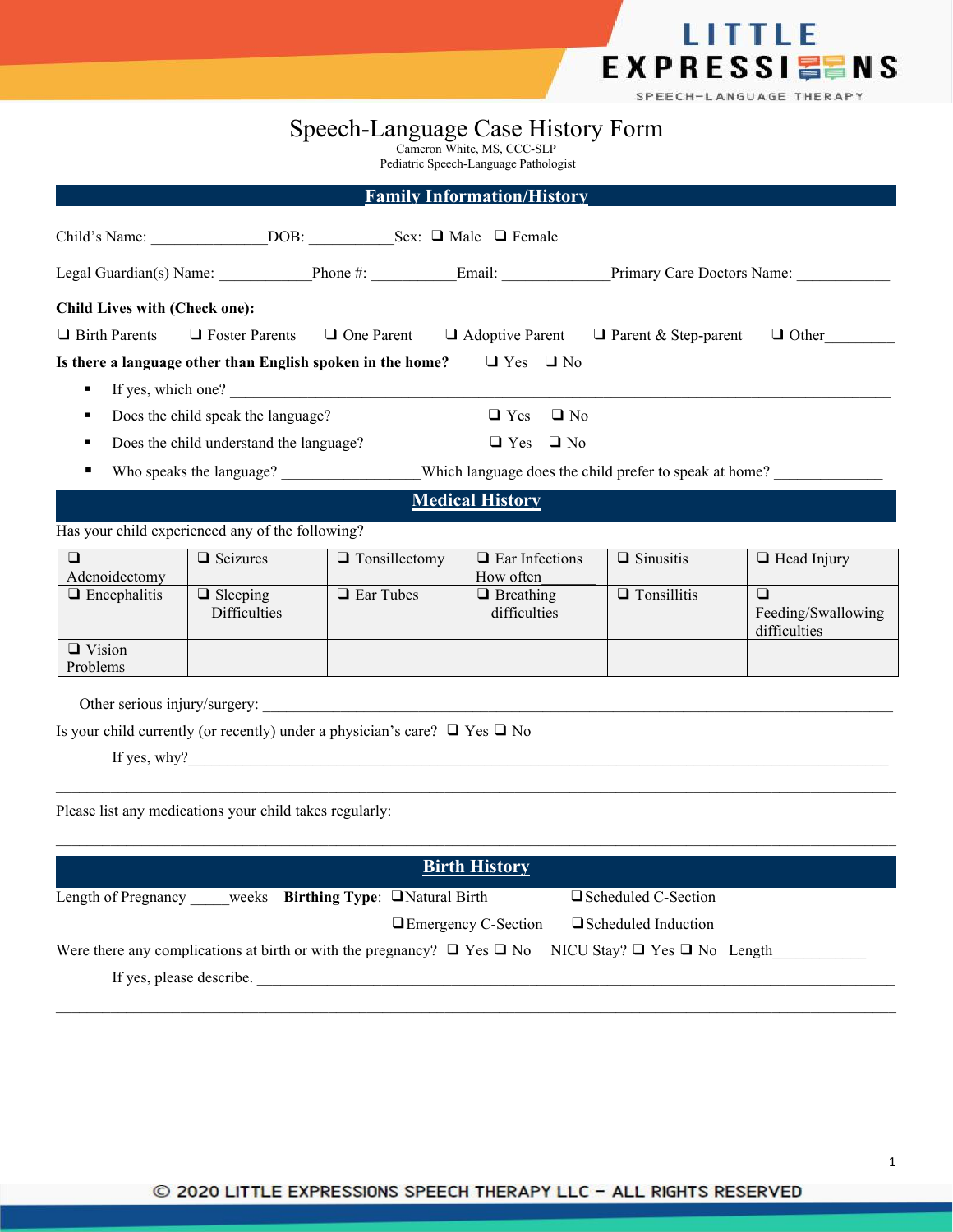### **Developmental History**

Please provide the approximate age (months) at which the child acquired the following skills. (i.e., Write N/A if it does not apply).

|              | <b>Activities of Daily Living</b> |            |      |            |
|--------------|-----------------------------------|------------|------|------------|
|              | Babble                            | First Word | Walk | Use Toilet |
| Age (Months) |                                   |            |      |            |

| <b>Behavioral History</b>                                       |       |                  |              |  |
|-----------------------------------------------------------------|-------|------------------|--------------|--|
|                                                                 | Often | <b>Sometimes</b> | <b>Never</b> |  |
| Does your child seem unusually quiet?                           |       |                  |              |  |
| Does your child play alone for reasonable length of time?       |       |                  |              |  |
| Does your child get upset easily?                               |       |                  |              |  |
| Does your child get easily distracted?                          |       |                  |              |  |
| Does your child have a difficult time with change?              |       |                  |              |  |
| Does your child enjoy reading or having books read to him/her?  |       |                  |              |  |
| Does your child like to try new things (food, activities, toys) |       |                  |              |  |

## Would you describe your child as…? (select all that apply)

| $\Box$ Friendly          | $\Box$ Shy | $\Box$ $\cap$<br>$\Box$ Cooperative | .<br>$\Box$ Independent | $\Box$ Stubborn | $\Box$ Fussy | $\Box$ Difficult to handle |
|--------------------------|------------|-------------------------------------|-------------------------|-----------------|--------------|----------------------------|
| Other (Please Describe): |            |                                     |                         |                 |              |                            |

Has your child had any of the following evaluations or assessments (Please check all that apply)?

| Date Last Tested:<br>$\Box$ Hearing | $\Box$ Speech-Language | $\Box$ Psychological | $\Box$ Physical Therapy |
|-------------------------------------|------------------------|----------------------|-------------------------|
| Results:                            |                        |                      |                         |
| $\Box$ Occupational Therapy         | $\Box$ Neurological    | $\Box$ Developmental | $\Box$ Vision           |

(If you checked any of the above)

What were the results (Please Describe)?

| <b>Speech-Language History:</b>        |  |                                                                                    |     |            |
|----------------------------------------|--|------------------------------------------------------------------------------------|-----|------------|
| Name(s) of Others Living with<br>Child |  | Relationship to child   Any Speech/Hearing/Learning Challenges?<br>If yes, Explain | Age | <b>Sex</b> |
|                                        |  |                                                                                    |     |            |
|                                        |  |                                                                                    |     |            |
|                                        |  |                                                                                    |     |            |

Do you feel your child has a speech/language problem?  $\Box$  Yes  $\Box$  No

If yes, please describe.